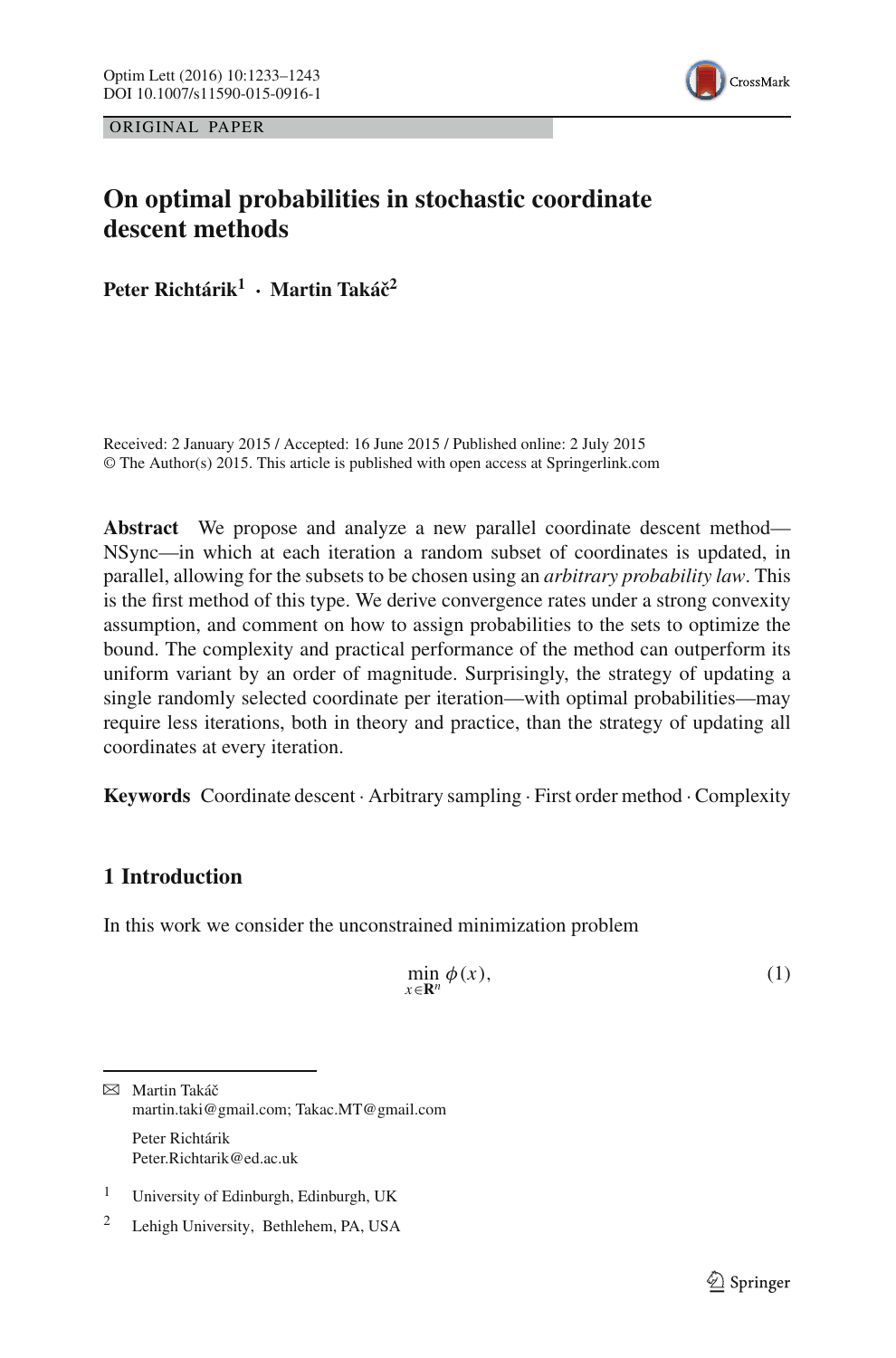where  $\phi$  is strongly convex and differentiable. We propose a new randomized algorithm for solving this problem—NSync (Nonuniform SYNchronous Coordinate descent) and analyze its iteration complexity. The main novelty of this paper is the algorithm itself. In particular, NSync is the first method which in each iteration updates a random subset of coordinates, allowing for an *arbitrary probability law (sampling)* to be used for this.

### **1.1 The algorithm**

In NSync (Algorithm [1\)](#page-1-0), we first assign a probability  $p_S \geq 0$  to *every subset S* of the set of coordinates  $[n] := \{1, \ldots, n\}$ , with

$$
\sum_{S \subseteq [n]} p_S = 1,
$$

and pick stepsize parameters  $w_i > 0$ ,  $i = 1, 2, ..., n$ , one for each coordinate.

<span id="page-1-0"></span>

| <b>Algorithm 1</b> (NSync) |  |  |
|----------------------------|--|--|
|----------------------------|--|--|

```
Input: Initial point x^0 \in \mathbb{R}^n, subset probabilities \{p_S\} and stepsize parameters w_1, \ldots, w_n > 0for k = 0, 1, 2, \ldots do
Select a random set of coordinates S \subseteq \{1, ..., n\} such that \text{Prob}(S = S) = p_S<br>Update selected coordinates: x^{k+1} = x^k - \sum_{i \in \hat{S}} \frac{1}{w_i} \nabla_i \phi(x^k) e^iend for
```
At every iteration, a random set  $\hat{S}$  is generated, independently from previous iterations, following the law

$$
Prob(\hat{S} = S) = p_S, \qquad S \subseteq [n],
$$

and then coordinates  $i \in \hat{S}$  are updated in parallel by moving in the direction of the negative partial derivative with stepsize  $1/w_i$ . By  $\nabla_i \phi(x)$  we mean  $\langle \nabla \phi(x), e^i \rangle$ , where  $e^{i} \in \mathbb{R}^{n}$  is the *i*th unit coordinate vector.

The updates are synchronized: no processor/thread is allowed to proceed before all updates are applied, generating the new iterate  $x^{k+1}$ . We study the complexity of NSync for *arbitrary* sampling *S*ˆ. In particular, *S*ˆ can be *non-uniform* in the sense that the probability that coordinate *i* is chosen,

$$
p_i := \mathbf{Prob}(i \in \hat{S}) = \sum_{S:i \in S} p_S,
$$

is allowed to vary with *i*.

# **1.2 Literature**

Serial stochastic coordinate descent methods were proposed and analyzed in [\[8,](#page-10-0) [15,](#page-10-1)[20](#page-10-2)[,23](#page-10-3)], and more recently in various settings in  $[4,9-11,14,24,26,29]$  $[4,9-11,14,24,26,29]$  $[4,9-11,14,24,26,29]$  $[4,9-11,14,24,26,29]$  $[4,9-11,14,24,26,29]$  $[4,9-11,14,24,26,29]$  $[4,9-11,14,24,26,29]$  $[4,9-11,14,24,26,29]$  $[4,9-11,14,24,26,29]$ . Parallel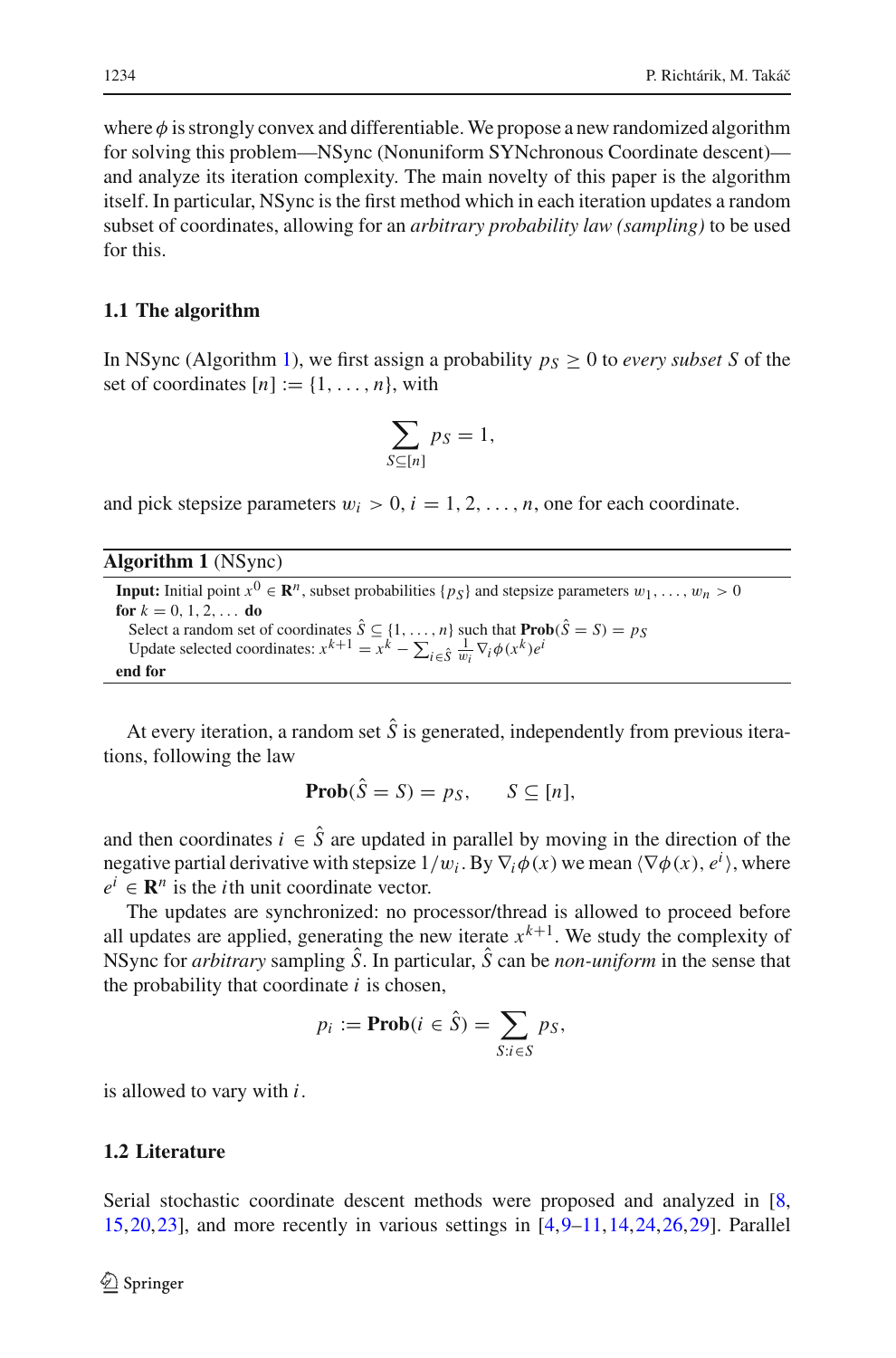methods were considered in  $[2,19,21]$  $[2,19,21]$  $[2,19,21]$ , and more recently in  $[1,5,6,12,13,25,27,28]$  $[1,5,6,12,13,25,27,28]$  $[1,5,6,12,13,25,27,28]$  $[1,5,6,12,13,25,27,28]$  $[1,5,6,12,13,25,27,28]$  $[1,5,6,12,13,25,27,28]$  $[1,5,6,12,13,25,27,28]$  $[1,5,6,12,13,25,27,28]$  $[1,5,6,12,13,25,27,28]$  $[1,5,6,12,13,25,27,28]$ . A memory distributed method scaling to big data problems was recently developed in [\[22\]](#page-10-20). A nonuniform coordinate descent method updating a single coordinate at a time was proposed in [\[20](#page-10-2)], and one updating two coordinates at a time in [\[14](#page-10-7)].

NSync is the first randomized method in the literature which is capable of updating a subset of the coordinates without any restrictions, i.e., according to an *arbitrary probability law*, except for the necessary requirement that  $p_i > 0$  for all *i*. In particular, NSync is the first *nonuniform parallel coordinate descent method.*

In the time between the first online appearance of this work on arXiv (October 2013; [arXiv:1310.3438\)](http://arxiv.org/abs/1310.3438), and the time this paper went to press, this work led to a number of extensions [\[3,](#page-9-2)[7](#page-10-21)[,16](#page-10-22)[–18\]](#page-10-23). All of these papers share the defining feature of NSync, namely, its ability to work with an *arbitrary probability law* defining the selection of the active coordinates in each iteration. These works also utilize the nonuniform ESO assumption introduced here (Assumption [1\)](#page-2-0), as it appears to be key in the study of such methods.

#### **2 Analysis**

In this section we provide a complexity analysis of NSync.

#### **2.1 Assumptions**

Our analysis of NSync is based on two assumptions. The first assumption generalizes the ESO concept introduced in [\[21\]](#page-10-12) and later used in [\[5](#page-10-13),[6,](#page-10-14)[22](#page-10-20)[,27](#page-10-18)[,28](#page-10-19)] to *nonuniform* samplings. The second assumption requires that  $\phi$  be strongly convex.

*Notation* For *x*, *y*,  $u \in \mathbb{R}^n$  we write  $||x||_u^2 := \sum_i u_i x_i^2$ ,  $\langle x, y \rangle_u := \sum_{i=1}^n u_i y_i x_i$ , *x*  $\bullet$  *y* := (*x*<sub>1</sub>*y*<sub>1</sub>, ..., *x<sub>n</sub>y<sub>n</sub>*) and  $u^{-1}$  := (1/*u*<sub>1</sub>, ..., 1/*u<sub>n</sub>*). For *S* ⊆ [*n*] and  $h \in \mathbb{R}^n$ , let  $h_{[S]} := \sum_{i \in S} h_i e^i$ .

<span id="page-2-0"></span>**Assumption 1** (*Nonuniform ESO: Expected Separable Overapproximation*) Assume that  $p = (p_1, \ldots, p_n)^T > 0$  and that for some positive vector  $w \in \mathbb{R}^n$  and all  $x, h \in \mathbb{R}^n$ , the following inequality holds:

$$
\mathbf{E}[\phi(x+h_{[\hat{S}]})] \le \phi(x) + \langle \nabla \phi(x), h \rangle_p + \frac{1}{2} ||h||_{p\bullet w}^2.
$$
 (2)

<span id="page-2-1"></span>As soon as φ has a Lipschitz continuous gradient, then for *every random sampling*  $\hat{S}$  there exist positive weights  $w_1, \ldots, w_n$  $w_1, \ldots, w_n$  $w_1, \ldots, w_n$  such that Assumption 1 holds. In this sense, the assumption is not restrictive. Inequalities of the type [\(2\)](#page-2-1), in the *uniform* case  $(p_i = p_j$  for all *i*, *j*), were studied in [\[6](#page-10-14),[21,](#page-10-12)[22](#page-10-20)[,27](#page-10-18)]. Motivated by the introduction of the nonuniform ESO assumption in this paper, and the development in Sect. [3](#page-5-0) of our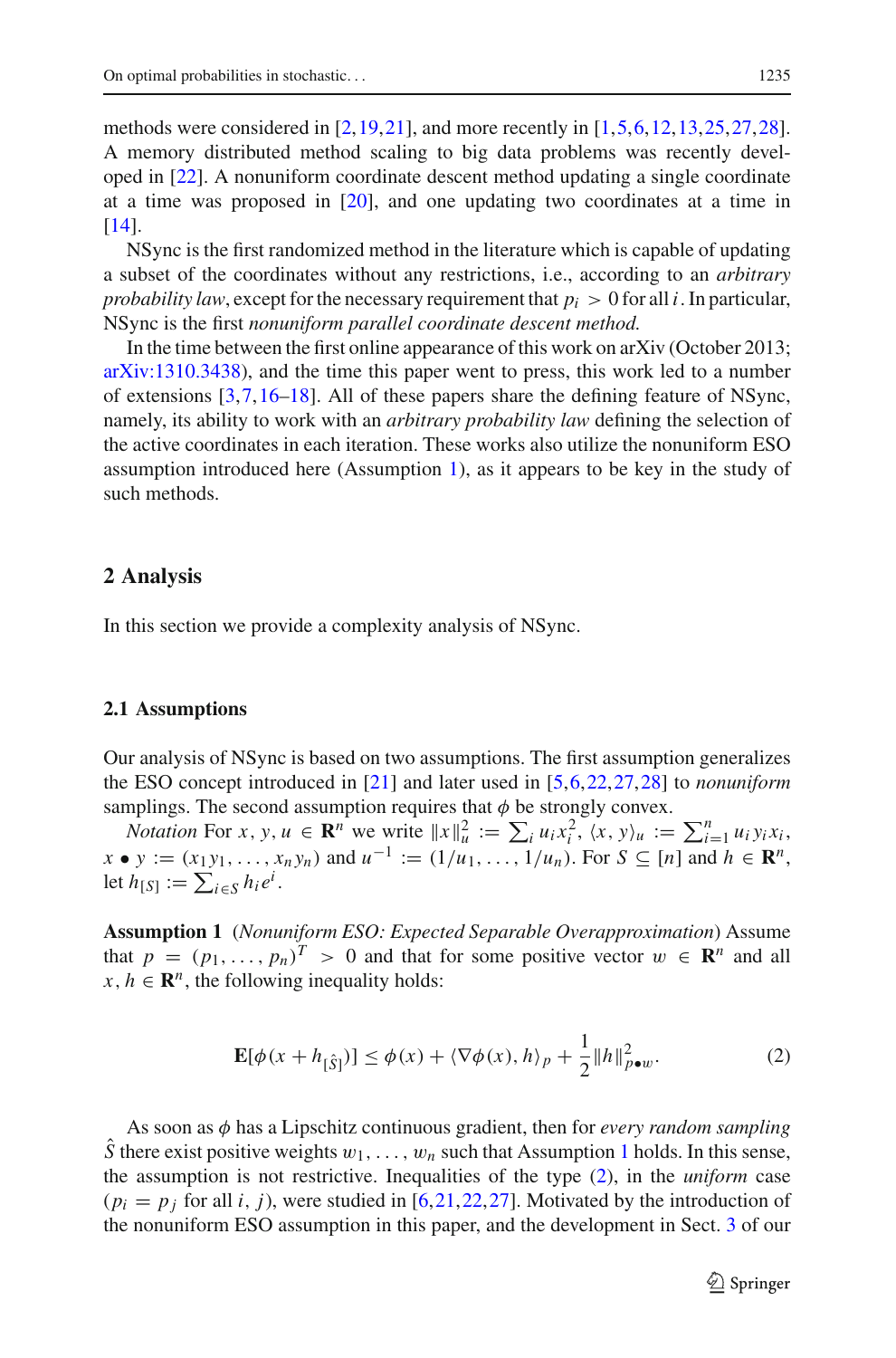work, an entire paper was recently written, dedicated to the study of nonuniform ESO inequalities  $[16]$  $[16]$ .<sup>[1](#page-3-0)</sup>

We now turn to the second and final assumption.

**Assumption 2** (*Strong convexity*) We assume that  $\phi$  is  $\gamma$ -strongly convex with respect to the norm  $\|\cdot\|_{v}$ , where  $v = (v_1, \ldots, v_n)^T > 0$  and  $\gamma > 0$ . That is, we require that for all  $x, h \in \mathbb{R}^n$ ,

<span id="page-3-1"></span>
$$
\phi(x+h) \ge \phi(x) + \langle \nabla \phi(x), h \rangle + \frac{\gamma}{2} ||h||_v^2.
$$
 (3)

#### <span id="page-3-2"></span>**2.2 Complexity**

We can now establish a bound on the number of iterations sufficient for NSync to approximately solve [\(1\)](#page-0-0) with high probability. We believe it is remarkable that the proof is very concise.

<span id="page-3-5"></span>**Theorem 3** *Let Assumptions* [1](#page-2-0) *and* [2](#page-3-1) *be satisfied. Choose*  $x^0 \in \mathbb{R}^n$ ,  $0 < \epsilon < \phi(x^0)$  −  $\phi^*$  *and*  $0 < \rho < 1$ *, where*  $\phi^* := \min_x \phi(x)$ *. Let* 

$$
\Lambda := \max_{i} \frac{w_i}{p_i v_i}.\tag{4}
$$

*If* {*x<sup>k</sup>* } *are the random iterates generated by NSync, then*

<span id="page-3-4"></span>
$$
K \geq \frac{\Lambda}{\gamma} \log \left( \frac{\phi(x^0) - \phi^*}{\epsilon \rho} \right) \quad \Rightarrow \quad \mathbf{Prob}(\phi(x^K) - \phi^* \leq \epsilon) \geq 1 - \rho. \tag{5}
$$

<span id="page-3-6"></span>*Moreover, we have the lower bound*

$$
\Lambda \ge \left(\sum_{i=1}^{n} \frac{w_i}{v_i}\right) / \mathbf{E}[|\hat{S}|]. \tag{6}
$$

<span id="page-3-3"></span>*Proof* We first claim that  $\phi$  is  $\mu$ -strongly convex with respect to the norm  $\|\cdot\|_{w\bullet p^{-1}}$ , i.e.,

$$
\phi(x+h) \ge \phi(x) + \langle \nabla \phi(x), h \rangle + \frac{\mu}{2} ||h||_{w \bullet p^{-1}}^2,
$$
\n(7)

$$
\phi(x+h) \le \phi(x) + \langle \nabla \phi(x), h \rangle + \frac{1}{2} ||Ah||^2
$$

for all  $x, h \in \mathbb{R}^n$ , where  $A \in \mathbb{R}^{m \times n}$ . One of the consequence of their work is that the parameters  $w_1, \ldots, w_n$ must necessarily satisfy the inequalities:  $w_i \ge ||A_{i}||^2$ , where  $A_{i}$  is the *i*th column of *A*. Moreover, as long as **Prob** $(|\hat{S}| \le \tau) = 1$  for some  $\tau$ , then [\(2\)](#page-2-1) holds for  $w_i = \tau ||A_{i}||^2$ . However, this choice of parameters is rather conservative. The goal of  $[16]$  $[16]$  is to give explicit and tight formulas for w, where hopefully  $w_i$  will be much smaller than  $\tau \parallel A_{\cdot i} \parallel^2$ , utilizing specific properties of the sampling  $\hat{S}$  and data matrix *A*.

<span id="page-3-0"></span> $1$  A clarifying comment answering a question raised by the reviewer: The authors of  $[16]$  give explicit formulas for w for which  $(2)$  holds, under an assumption that is slightly weaker than Lipschitz continuity of the gradient of  $\phi$ . In particular, they study functions  $\phi$  admitting the global quadratic upper bound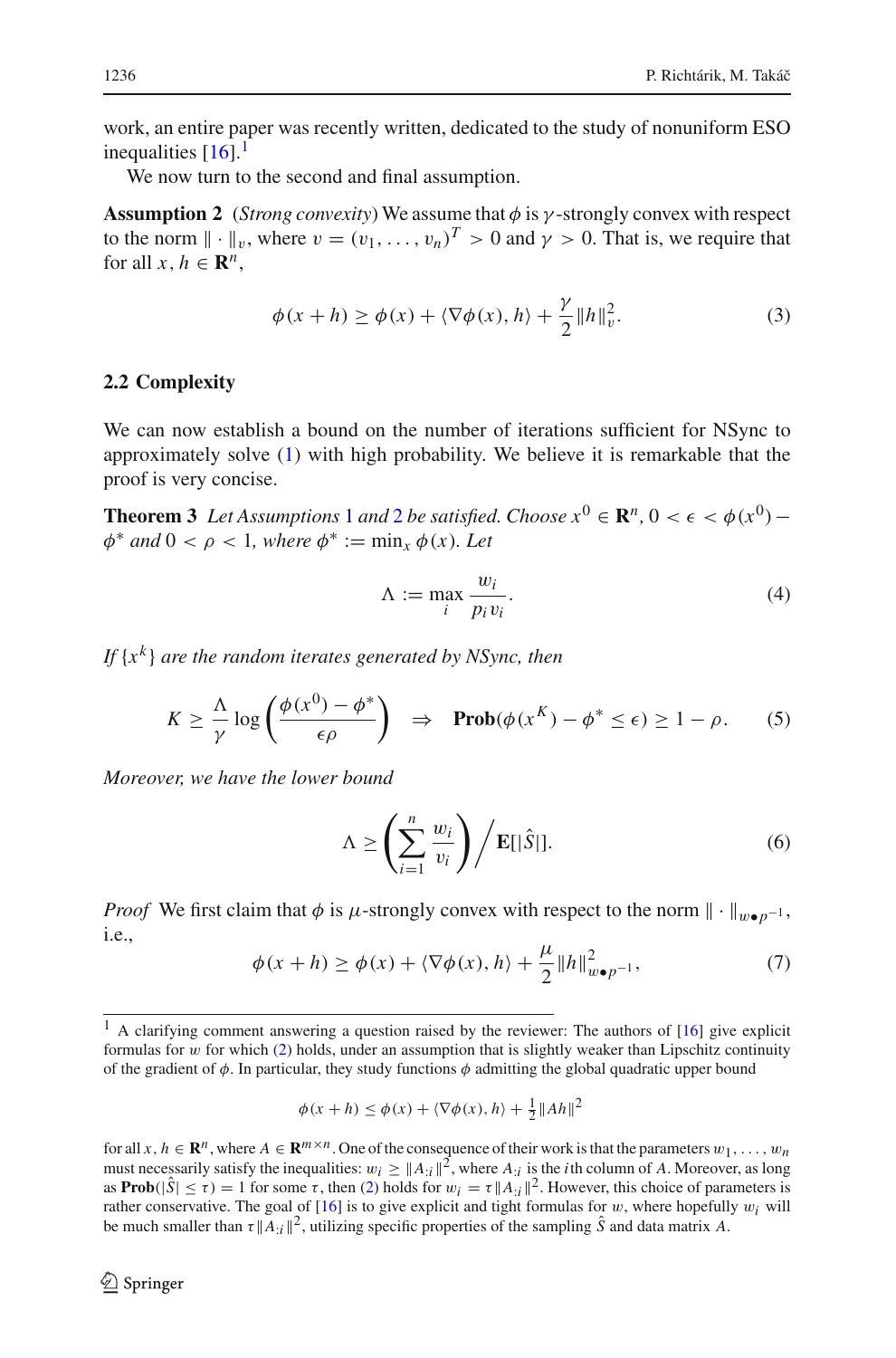where  $\mu := \gamma/\Lambda$ . Indeed, this follows by comparing [\(3\)](#page-3-2) and [\(7\)](#page-3-3) in the light of [\(4\)](#page-3-4). Let  $x^*$  be such that  $\phi(x^*) = \phi^*$ . Using [\(7\)](#page-3-3) with  $h = x^* - x$ ,

$$
\phi^* - \phi(x) \stackrel{(7)}{\geq} \min_{h' \in \mathbf{R}^n} \langle \nabla \phi(x), h' \rangle + \frac{\mu}{2} \|h'\|_{w \bullet p^{-1}}^2 = -\frac{1}{2\mu} \|\nabla \phi(x)\|_{p \bullet w^{-1}}^2. \tag{8}
$$

Let  $h^k := -(\text{Diag}(w))^{-1} \nabla \phi(x^k)$ . Then  $x^{k+1} = x^k + (h^k)_{[\hat{S}]}$ , and utilizing Assumption [1,](#page-2-0) we get

$$
\mathbf{E}[\phi(x^{k+1}) | x^k] = \mathbf{E}[\phi(x^k + (h^k)_{[\hat{S}]})
$$
  
\n
$$
\stackrel{(2)}{\leq} \phi(x^k) + \langle \nabla \phi(x^k), h^k \rangle_p + \frac{1}{2} ||h^k||_{p \bullet w}^2
$$
  
\n
$$
= \phi(x^k) - \frac{1}{2} ||\nabla \phi(x^k)||_{p \bullet w^{-1}}^2
$$
  
\n
$$
\stackrel{(8)}{\leq} \phi(x^k) - \mu(\phi(x^k) - \phi^*).
$$

Taking expectations in the last inequality and rearranging the terms, we obtain

$$
\mathbf{E}[\phi(x^{k+1}) - \phi^*] \le (1 - \mu)\mathbf{E}[\phi(x^k) - \phi^*] \le (1 - \mu)^{k+1}(\phi(x^0) - \phi^*).
$$

Using this, Markov inequality, and the definition of *K*, we finally get

$$
\mathbf{Prob}(\phi(x^K) - \phi^* \ge \epsilon) \le \frac{\mathbf{E}[\phi(x^K) - \phi^*]}{\epsilon} \le \frac{(1 - \mu)^K (\phi(x^0) - \phi^*)}{\epsilon} \le \rho.
$$

Let us now establish the last claim.

First, note that (see [\[21](#page-10-12), Sec 3.2] for more results of this type),

$$
\sum_{i} p_i = \sum_{i} \sum_{S:i \in S} p_S = \sum_{S} \sum_{i:i \in S} p_S = \sum_{S} p_S |S| = \mathbf{E}[|\hat{S}|]. \tag{9}
$$

Letting  $\Delta := \{p' \in \mathbb{R}^n : p' \ge 0, \sum_i p'_i = \mathbb{E}[\hat{S}]\},\}$  we have

$$
\Lambda \stackrel{(4)+(9)}{\geq} \min_{p' \in \Delta} \max_{i} \frac{w_i}{p'_i v_i} = \frac{1}{\mathbf{E}[|\hat{S}|]} \sum_{i=1}^n \frac{v_i}{w_i},
$$

where the last equality follows since optimal  $p'_i$  is proportional to  $v_i/w_i$ .

Theorem [3](#page-3-5) is generic in the sense that we do not say when Assumption [1](#page-2-0) is satisfied and how should one go about choosing the stepsizes  ${w_i}$  and probabilities  ${p_S}$ . In the next section we address these issues. On the other hand, this abstract setting allowed us to write a brief complexity proof.

The quantity  $\Lambda$ , defined in [\(4\)](#page-3-4), can be interpreted as a *condition number* associated with the problem and our method. Hence, as we vary the distribution of  $\hat{S}$ ,  $\Lambda$  will vary.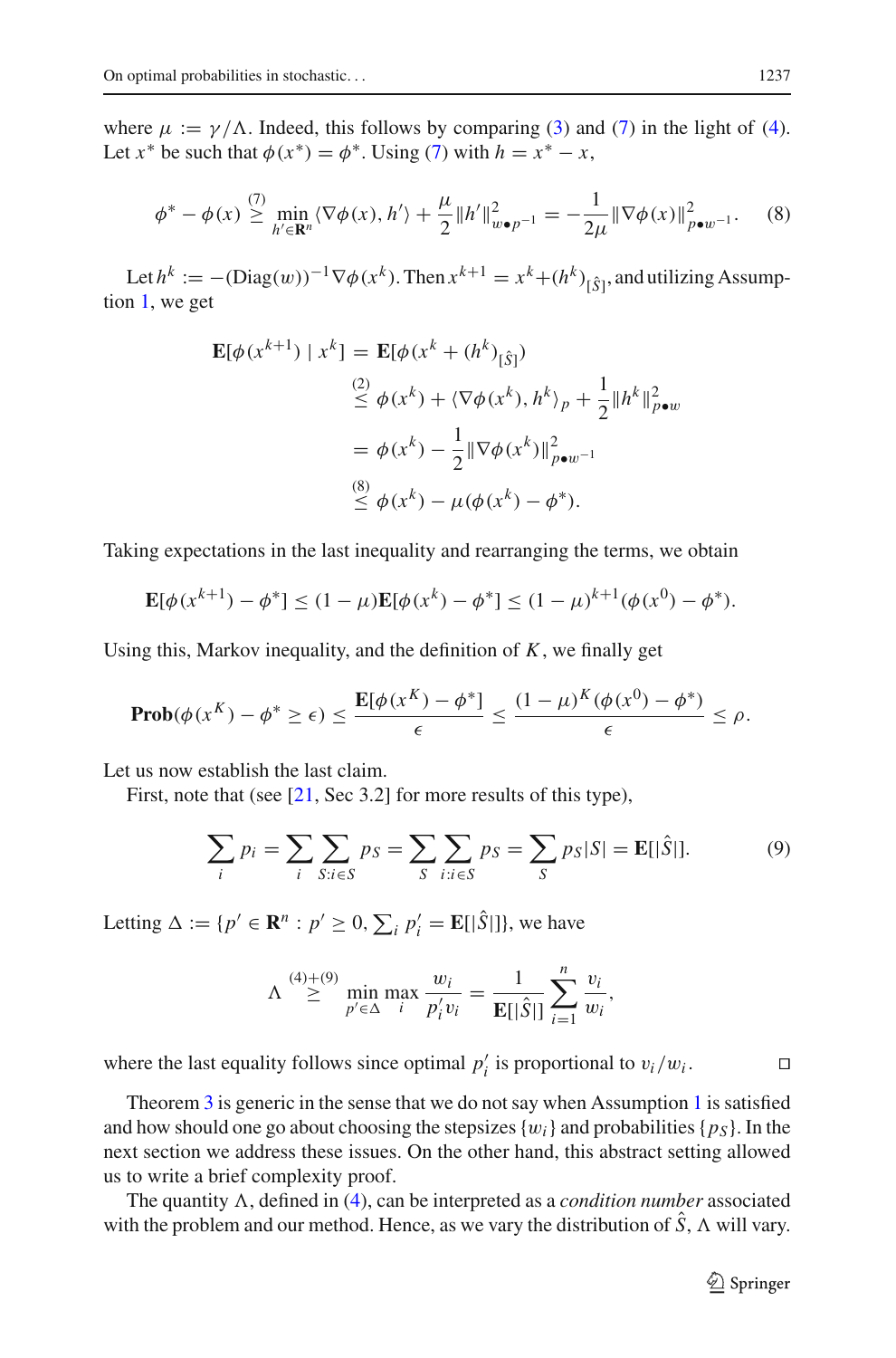It is clear intuitively that  $\Lambda$  can be arbitrarily bad. Indeed, by choosing a sampling  $\hat{S}$ which "nearly" ignores one or more of the coordinates (by setting  $p_i \approx 0$  for some *i*), we should expect the number of iterations to grow as the method will necessarily be very slow in updating these coordinates.

In the light of this, inequality  $(6)$  is useful as it gives a useful expression for bounding  $\Lambda$  from below.

#### **2.3 Change of variables**

Consider the change of variables  $y = Diag(d)x$ , where  $d > 0$ . Defining  $\phi^d(y) :=$  $\phi(x)$ , we get  $\nabla \phi^d(y) = (\text{Diag}(d))^{-1} \nabla \phi(x)$ . It can be seen that [\(2\)](#page-2-1), [\(3\)](#page-3-2) can equivalently be written in terms of  $\phi^{\bar{d}}$ , with w replaced by  $w^d := w \cdot d^{-2}$  and v replaced by  $v^d := v \cdot d^{-2}$ . By choosing  $d_i = \sqrt{v_i}$ , we obtain  $v_i^d = 1$  for all *i*, recovering standard strong convexity.

#### <span id="page-5-0"></span>**3 Nonuniform samplings and ESO**

In this section we consider a problem with *standard* assumptions and show that the (admittedly nonstandard) ESO assumption, Assumption [1,](#page-2-0) is satisfied.

<span id="page-5-3"></span>Consider now problem [\(1\)](#page-0-0) with  $\phi$  of the form

$$
\phi(x) := f(x) + \frac{\gamma}{2} \|x\|_v^2,
$$
\n(10)

<span id="page-5-1"></span>where  $v > 0$ . Note that Assumption [2](#page-3-1) is satisfied. We further make the following two assumptions.

**Assumption 4** (*Smoothness*) Function *f* has Lipschitz gradient with respect to the coordinates, with positive constants  $L_1, \ldots, L_n$ . That is,

$$
|\nabla_i f(x) - \nabla_i f(x + te_i)| \le L_i |t|
$$

<span id="page-5-2"></span>for all  $x \in \mathbb{R}^n$  and  $t \in \mathbb{R}$ .

**Assumption 5** (*Partial separability*) Function *f* has the form

$$
f(x) = \sum_{J \in \mathcal{J}} f_J(x),
$$

where  $\mathcal J$  is a finite collection of nonempty subsets of  $[n]$  and  $f_j$  are differentiable convex functions such that  $f_J$  depends on coordinates  $i \in J$  only. Let  $\omega := \max_J |J|$ . We say that *f* is *separable of degree* ω.

<span id="page-5-4"></span>*Uniform* parallel coordinate descent methods for regularized problems with *f* of the above structure were analyzed in [\[21](#page-10-12)].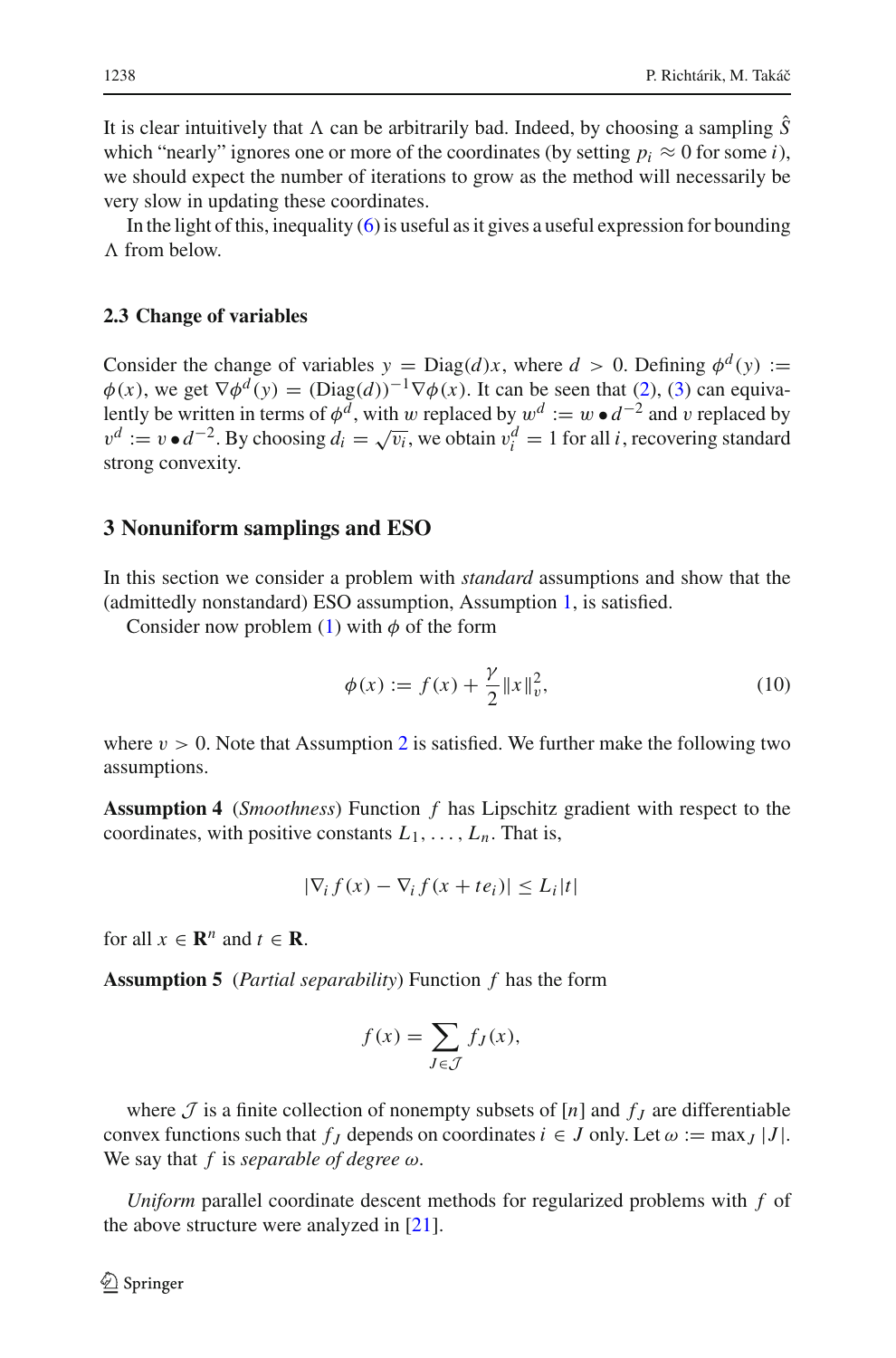#### *Example 1* Let

$$
f(x) = \frac{1}{2} ||Ax - b||^2,
$$

where  $A \in \mathbb{R}^{m \times n}$ . Then  $L_i = ||A_{\cdot i}||^2$  and

$$
f(x) = \frac{1}{2} \sum_{j=1}^{m} (A_{j}:x - b_j)^2,
$$

where  $A_{i}$  is the *i*th column of  $A$ ,  $A_{i}$  is the *j*th row of  $A$  and  $\|\cdot\|$  is the standard L2 norm. Then  $\omega$  is the maximum # of nonzeros in a row of A.

*Nonuniform sampling* Instead of considering the general case of arbitrary  $p<sub>S</sub>$ assigned to all subsets of  $[n]$ , here we consider a special kind of sampling having two advantages: (i) sets can be generated easily, (ii) it leads to larger stepsizes 1/w*i* and hence improved convergence rate.

Fix  $\tau \in [n]$  and  $c > 1$  and let  $S_1, \ldots, S_c$  be a collection of (possibly overlapping) subsets of [*n*] such that

$$
|S_j| \geq \tau
$$

for all  $j = 1, 2, \ldots, c$  and

$$
\bigcup_{j=1}^{c} S_j = [n].
$$

Moreover, let  $q = (q_1, \ldots, q_c) > 0$  be a probability vector. Let  $\hat{S}_i$  be  $\tau$ -nice sampling from  $S_i$ ; that is,  $\hat{S}_i$  picks subsets of  $S_i$  having cardinality  $\tau$ , uniformly at random. We assume these samplings are independent. Now,  $\hat{S}$  is defined as follows: We first pick  $j \in \{1, \ldots, c\}$  with probability  $q_j$ , and then draw  $\hat{S}_j$ .

Note that we do not need to compute the quantities  $p_S$ ,  $S \subseteq [n]$ , to execute NSync. In fact, it is much easier to implement the sampling via the two-tier procedure explained above. Sampling *S* is a nonuniform variant of the  $\tau$ -nice sampling studied in [\[21](#page-10-12)], which here arises as a special case for  $c = 1$ .

<span id="page-6-0"></span>Note that

$$
p_i = \sum_{j=1}^{c} q_j \frac{\tau}{|S_j|} \delta_{ij} > 0, \quad i \in [n],
$$
 (11)

where  $\delta_{ij} = 1$  if  $i \in S_j$ , and 0 otherwise.

In our next result we show that Assumption  $1$  is satisfied for  $f$  and the sampling described above.

**Theorem 6** *Let Assumptions* [4](#page-5-1) *and* [5](#page-5-2) *be satisfied, and let S be the sampling described* ˆ *above. Then Assumption* [1](#page-2-0) *is satisfied with p given by* [\(11\)](#page-6-0) *and any*  $w = (w_1, \ldots, w_n)^T$ *for which*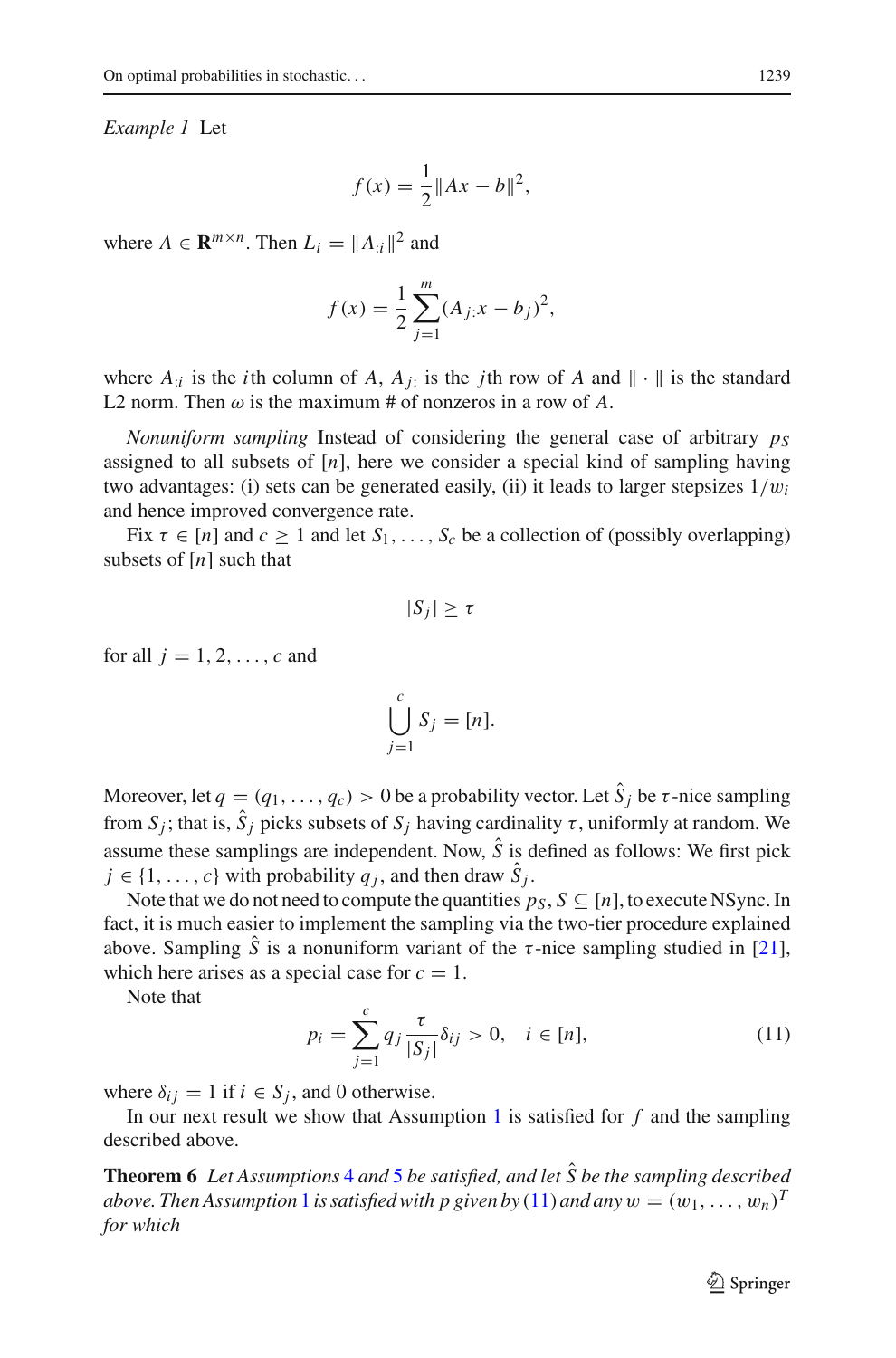$$
w_i \ge w_i^* := \frac{L_i + v_i}{p_i} \sum_{j=1}^c q_j \frac{\tau}{|S_j|} \delta_{ij} \left( 1 + \frac{(\tau - 1)(\omega_j - 1)}{\max\{1, |S_j| - 1\}} \right) \tag{12}
$$

<span id="page-7-0"></span>*for all*  $i \in [n]$ *, where* 

$$
\omega_j := \max_{J \in \mathcal{J}} |J \cap S_j| \le \omega.
$$

*Proof* Since *f* is separable of degree  $\omega$ , so is  $\phi$  (because  $\frac{1}{2} ||x||_v^2$  is separable). Now,

$$
\mathbf{E}[\phi(x+h_{[\hat{S}]})] = \mathbf{E}[\mathbf{E}[\phi(x+h_{[\hat{S}_j]}) | j]] = \sum_{j=1}^{c} q_j \mathbf{E}[\phi(x+h_{[\hat{S}_j]})]
$$
  

$$
\leq \sum_{j=1}^{c} q_j \left\{ f(x) + \frac{\tau}{|S_j|} \left( \langle \nabla f(x), h_{[S_j]}\rangle + \frac{1}{2} \left( 1 + \frac{(\tau - 1)(\omega_j - 1)}{\max\{1, |S_j| - 1\}} \right) \|h_{[S_j]} \|_{L+v}^2 \right) \right\},
$$

where the last inequality follows from the ESO for  $\tau$ -nice samplings established in [\[21](#page-10-12), Theorem 15]. The claim now follows by comparing the above expression and [\(2\)](#page-2-1).

## $\Box$

#### **4 Optimal probabilities**

Observe that the formula [\(12\)](#page-7-0) can be used to *design* a sampling (characterized by the sets  $S_i$  and probabilities  $q_i$ ) that *maximizes*  $\mu$ , which in view of Theorem [3](#page-3-5) *optimizes the convergence rate* of the method.

#### **4.1 Serial setting**

Consider the serial version of NSync (**Prob**( $|\hat{S}| = 1$ ) = 1). We can model this via  $c = n$ , with  $S_i = \{i\}$  and  $p_i = q_i$  for all  $i \in [n]$ . In this case, using [\(11\)](#page-6-0) and [\(12\)](#page-7-0), we get  $w_i = w_i^* = L_i + v_i$ . Minimizing  $\Lambda$  in [\(4\)](#page-3-4) over the probability vector *p* gives the *optimal probabilities* (we refer to this as the *optimal serial* method)

$$
p_i^* = \frac{(L_i + v_i)/v_i}{\sum_j (L_j + v_j)/v_j}, \quad i \in [n],
$$
\n(13)

<span id="page-7-1"></span>and *optimal complexity*

$$
\Lambda_{OS} = \sum_{i=1}^{n} \frac{L_i + v_i}{v_i} = n + \sum_{i=1}^{n} \frac{L_i}{v_i},
$$
\n(14)

Note that the *uniform sampling*, defined by  $p_i = 1/n$  for all  $i \in [n]$ , leads to

$$
\Lambda_{US} := n + n \max_j \frac{L_j}{v_j}.
$$

 $\circled{2}$  Springer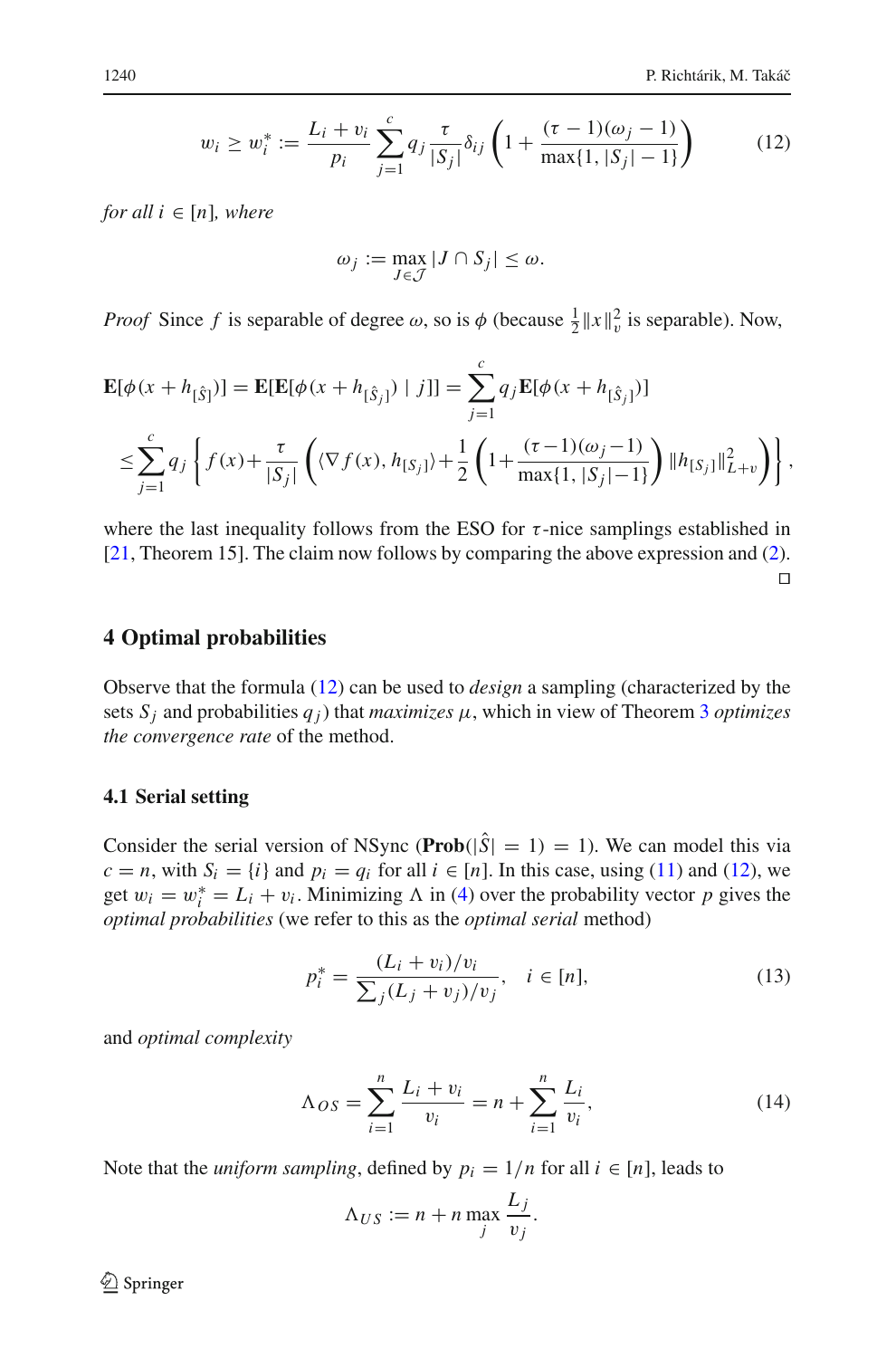Note that this can be much larger than  $\Lambda_{OS}$ . We refer to NSync utilizing this sampling as the *uniform serial* method.

Moreover, the condition numbers  $L_i/v_i$  can not be improved via such a change of variables. Indeed, under the change of variables  $y = Diag(d)x$ , the gradient of  $f^d(y) := f(\text{Diag}(d^{-1})y)$  has coordinate Lipschitz constants  $L_i^d = L_i/d_i^2$ , while the weights in [\(10\)](#page-5-3) change to  $v_i^d = v_i / d_i^2$ .

## **4.2 Optimal serial method can be faster than the fully parallel method**

To model the "fully parallel" setting (i.e., the variant of NSync updating *all* coordinates at every iteration), we can set  $c = 1$  and  $\tau = n$ , which yields

$$
\Lambda_{FP} = \omega + \omega \max_{j} \frac{L_j}{v_j}.
$$

Since  $\omega \leq n$ , it is clear that  $\Lambda_{US} \geq \Lambda_{FP}$ . However, for large enough  $\omega$  it will be the case that  $\Lambda_{FP} \geq \Lambda_{OS}$ , implying, surprisingly, that the optimal serial method can be faster than the fully parallel method.

#### **4.3 Parallel setting**

Fix  $\tau$  and sets  $S_i$ ,  $j = 1, 2, \ldots, c$ , and define

$$
\theta := \max_{j} \left( 1 + \frac{(\tau - 1)(\omega_j - 1)}{\max\{1, |S_j| - 1\}} \right).
$$

Consider running NSync with stepsizes  $w_i = \theta(L_i + v_i)$  (note that  $w_i \geq w_i^*$ , so we are fine). From  $(4)$ ,  $(11)$  and  $(12)$  we see that the complexity of NSync is determined by

$$
\Lambda = \max_{i} \frac{w_i}{p_i v_i} = \frac{\theta}{\tau} \max_{i} \left( 1 + \frac{L_i}{v_i} \right) \left( \sum_{j=1}^{c} q_j \frac{\delta_{ij}}{|S_j|} \right)^{-1}.
$$

The probability vector  $q$  minimizing this quantity can be computed by solving a linear program with  $c + 1$  variables  $(q_1, \ldots, q_c, \alpha)$ , 2*n* linear inequality constraints and a single linear equality constraint:

$$
\max_{\alpha,q} \left\{ \alpha \text{ subject to } \alpha \le (b^i)^T q \text{ for all } i, q \ge 0, \sum_j q_j = 1 \right\},\
$$

where  $b^i \in \mathbb{R}^c$ ,  $i \in [n]$ , are given by

$$
b_j^i = \frac{v_i}{(L_i + v_i)} \frac{\delta_{ij}}{|S_j|}.
$$

 $\mathcal{L}$  Springer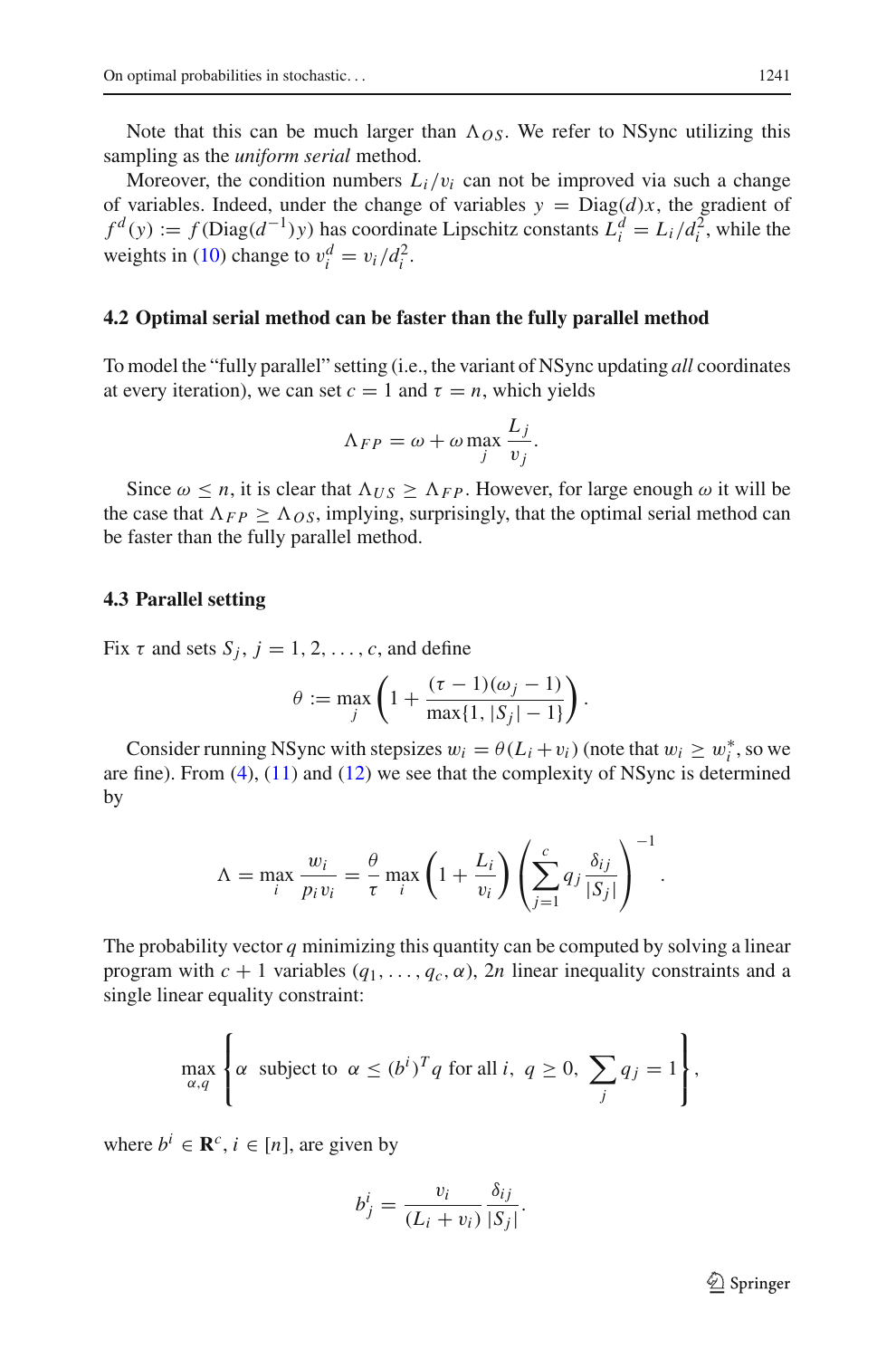

<span id="page-9-3"></span>**Fig. 1** *Left* optimal sampling (OS) is better than uniform sampling (US). *Right* nonuniform serial method (NS), updating a single coordinate in each iteration, can be faster than the fully parallel (FP) method, which updates all coordinates in each iteration

# **5 Experiments**

We now conduct two preliminary small scale experiments to illustrate the theory; the results are depicted in Fig. [1.](#page-9-3) All experiments are with problems of the form [\(10\)](#page-5-3) with *f* chosen as in Example [1.](#page-5-4)

In the *left plot* we chose  $A \in \mathbb{R}^{2 \times 30}$ ,  $\gamma = 1$ ,  $v_1 = 0.05$ ,  $v_i = 1$  for  $i \neq 1$  and  $L_i = 1$ for all *i*. We compare the US method ( $p_i = 1/n$ , blue) with the OS method [ $p_i$  given by [\(13\)](#page-7-1), red]. The dashed lines show 95 % confidence intervals (we run the methods 100 times, the line in the middle is the average behavior). While OS can be faster, it is sensitive to over/under-estimation of the constants  $L_i$ ,  $v_i$ . In the *right plot* we show that a nonuniform serial (NS) method can be faster than the fully parallel (FP) variant (we have chosen  $m = 8$ ,  $n = 10$  and three values of  $\omega$ ). On the horizontal axis we display the number of epochs, where one epoch corresponds to updating *n* coordinates (for FP this is a single iteration, whereas for NS it corresponds to *n* iterations).

**Acknowledgments** This work appeared on arXiv in October 2013 [\(arXiv:1310.3438\)](http://arxiv.org/abs/1310.3438). P. Richtárik and M. Takáˇc were partially supported by the Centre for Numerical Algorithms and Intelligent Software (funded by EPSRC grant EP/G036136/1 and the Scottish Funding Council). The second author also acknowledge support from the EPSRC Grant EP/K02325X/1, Accelerated Coordinate Descent Methods for Big Data Optimization.

**Open Access** This article is distributed under the terms of the Creative Commons Attribution 4.0 International License [\(http://creativecommons.org/licenses/by/4.0/\)](http://creativecommons.org/licenses/by/4.0/), which permits unrestricted use, distribution, and reproduction in any medium, provided you give appropriate credit to the original author(s) and the source, provide a link to the Creative Commons license, and indicate if changes were made.

# <span id="page-9-1"></span>**References**

- 1. Bian, Y., Li, X., Liu, Y.: Parallel coordinate descent Newton for large-scale l1-regularized minimization. [arXiv:1306.4080v1](http://arxiv.org/abs/1306.4080v1) (2013)
- <span id="page-9-0"></span>2. Bradley, J., Kyrola, A., Bickson, D., Guestrin, C.: Parallel coordinate descent for L1-regularized loss minimization. In: International Conference on Machine Learning (2011)
- <span id="page-9-2"></span>3. Csiba, D., Richtárik, P.: Primal method for ERM with flexible mini-batching schemes and non-convex losses. [arXiv:1506.02227](http://arxiv.org/abs/1506.02227) (2015)